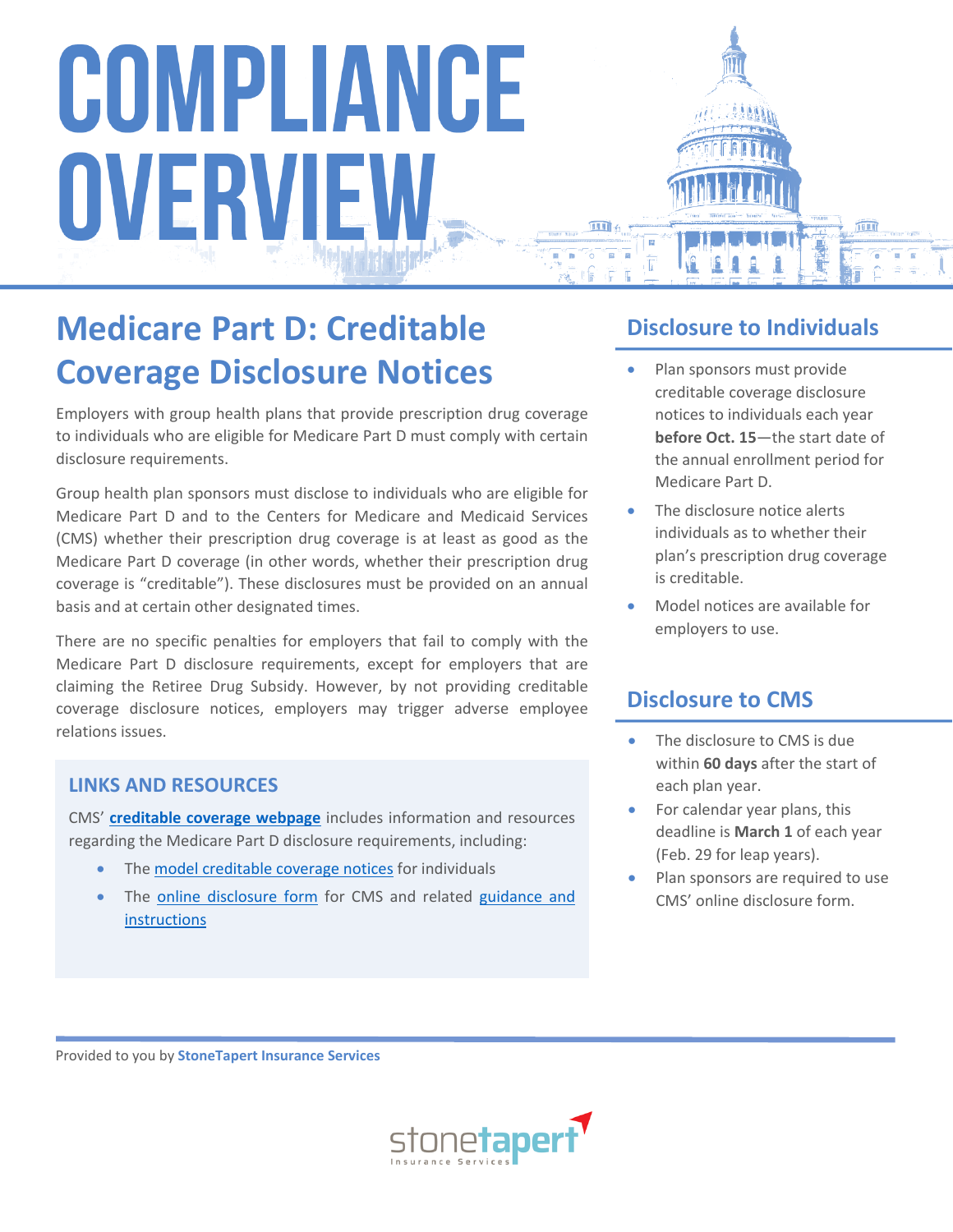#### **Disclosure to Individuals**

#### *Medicare Part D Enrollment*

In order for Medicare Part D eligible individuals to make informed and timely enrollment decisions, group health plan sponsors must disclose the status (creditable or non-creditable) of the plan's prescription drug coverage. If an individual's enrollment in Part D is to be considered timely, the individual must enroll before the end of his or her Initial Enrollment Period.

The Initial Enrollment Period for Part D is concurrent with the individual's Initial Enrollment Period for Medicare Part B. The Initial Enrollment Period is seven months long. It includes the month in which an individual first meets the eligibility requirements for Medicare Parts A and B, as well as the three months before and after the month of first eligibility.

In general, after the Initial Enrollment Period, the individual may only enroll in a Part D plan during the Annual Coordinated Election Period or under certain circumstances that would qualify the individual for a special enrollment period. The Annual Coordinated Election Period begins on Oct. 15 and goes through Dec. 7 of each year.

**Late enrollment penalty under Medicare Part D**

An eligible individual who fails to enroll in Medicare Part D during the Initial Enrollment Period must maintain "creditable coverage" or pay a late enrollment penalty. The late enrollment penalty will be imposed after a break in creditable coverage that lasts for a period of 63 days or longer (after the Initial Enrollment Period) and will apply for as long as the individual remains enrolled in Part D.

Thus, the disclosure notice is essential to an individual's decision regarding whether to enroll in a Medicare Part D prescription drug plan.

#### *Providing the Disclosure Notice*

Disclosure notices must be provided to all Part D eligible individuals who are covered under, or who apply for, the plan's prescription drug coverage, regardless of whether the prescription drug coverage is primary or secondary to Medicare Part D. The disclosure notice requirement applies to Medicare beneficiaries who are active or retired employees, disabled or on COBRA, as well as Medicare beneficiaries who are covered as a spouse or a dependent.

An individual is eligible for Medicare Part D if he or she:

- Is entitled to Medicare Part A and/or enrolled in Part B as of the effective date of coverage under the Part D plan; and
- Resides in the service area of a prescription drug plan or Medicare Advantage plan that provides prescription drug coverage.

To simplify plan administration, plan sponsors often decide to provide the disclosure notice to all plan participants.

#### *Content of Disclosures*

CMS has provided **model disclosure notices** for plan sponsors to use when disclosing their creditable coverage status to Medicare beneficiaries. The model disclosure notices are available on CMS' [website.](http://www.cms.gov/Medicare/Prescription-Drug-Coverage/CreditableCoverage/Model-Notice-Letters.html) Plan sponsors are not required to use the CMS model disclosure notices. If a plan sponsor does not use the CMS model disclosure notices, its notices must meet the content standards described below.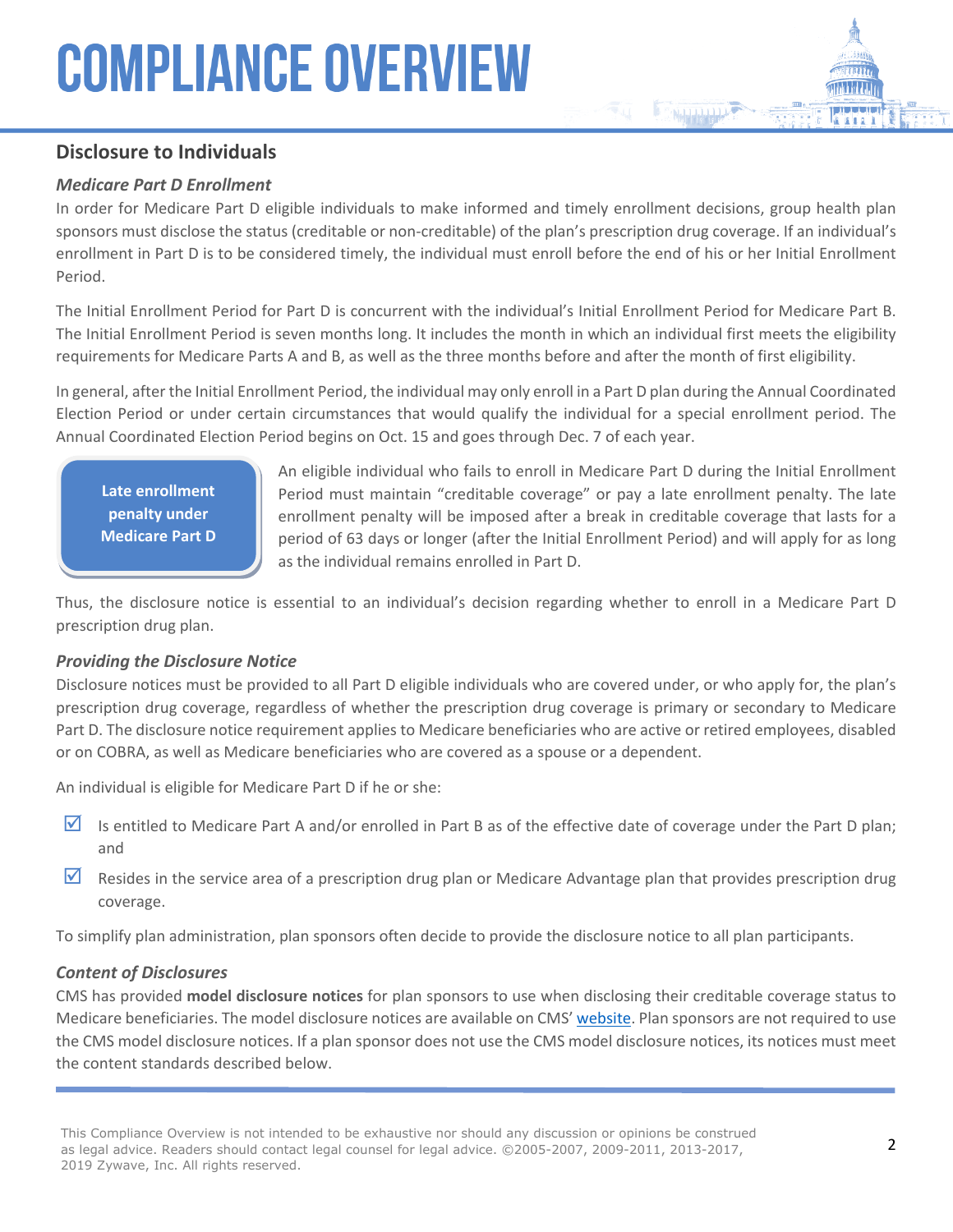#### *Content of Creditable Coverage Disclosure Notices*

When the prescription drug coverage offered by a plan sponsor is creditable, the disclosure notice must contain the following information:

- A statement that the plan sponsor has determined that its prescription drug coverage is creditable;
- An explanation of creditable coverage (that the amount the plan expects to pay, on average, for prescription drugs for individuals covered by the plan in the applicable year is the same or more than what standard Medicare prescription drug coverage would be expected to pay, on average); and
- An explanation of why creditable coverage is important and advice that, even though coverage is creditable, an individual could be subject to higher Part D premiums if the individual subsequently has a break in creditable coverage of 63 continuous days or longer before enrolling in a Part D plan.

CMS also recommends that the following additional content be included in the creditable coverage disclosure notice:

- A description of the beneficiary's right to a notice (when a beneficiary can expect to receive a notice and when a beneficiary can request a copy of the notice).
- An explanation of the option(s) available to beneficiaries when the Medicare Part D benefit becomes available, including, for example:
	- $\circ$  Individuals can retain their existing coverage and choose not to enroll in a Part D plan;
	- o Individuals can enroll in a Part D plan as a supplement to, or in lieu of, the other coverage; or
	- $\circ$  Individuals cannot have both a Medigap prescription drug policy and a Part D plan.
- An explanation of whether the covered individuals will still be able to receive all of their current health coverage if they choose to enroll in Medicare Part D.
- A description of the circumstances (if any) under which an individual could get prescription drug coverage back if the individual drops the current coverage and enrolls in Medicare Part D. (For Medigap insurers, a clarification that the individual cannot get his/her prescription drug coverage back under such circumstances.)
- Information about receiving financial assistance for Medicare Part D, including the contact information for the Social Security Administration.

#### *Content of Non-creditable Coverage Disclosure Notices*

When the prescription drug coverage offered by a plan sponsor is determined to be non-creditable, the disclosure notice must contain the following information:

- Statement that the entity has determined that its prescription drug coverage is not creditable;
- Explanation of non-creditable coverage (that the amount the plan expects to pay, on average, for prescription drugs for individuals covered by the plan in the applicable year is less than what standard Medicare prescription drug coverage would be expected to pay, on average);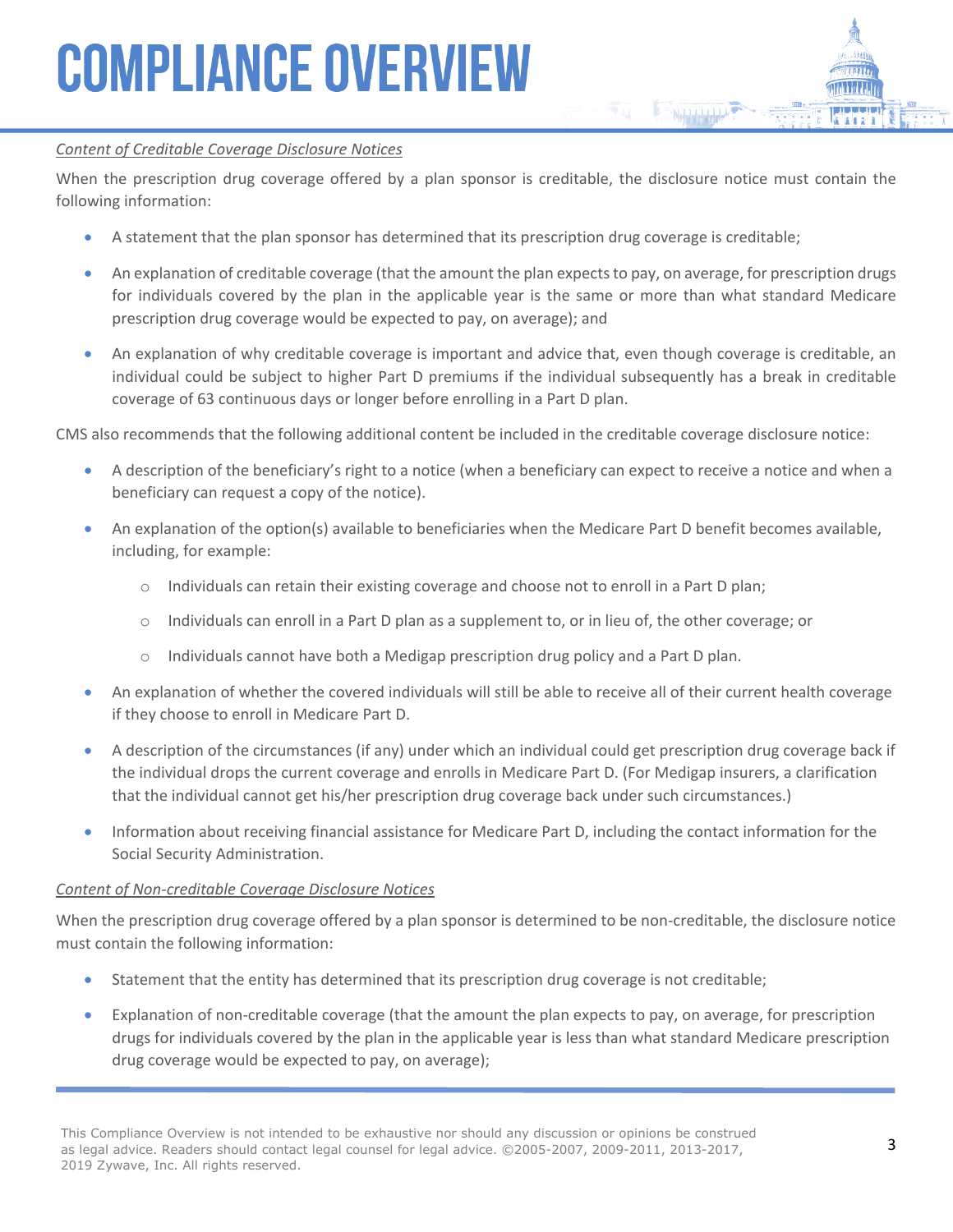- Explanation that, in general, an individual may only enroll in a Part D plan from Oct. 15 through Dec. 7 of each year; and
- Clarification of the importance of creditable coverage, and that the individual may be subject to higher Part D premiums if the individual fails to enroll in a Part D plan when first eligible.

CMS also recommends that the non-creditable coverage disclosure notice include the additional content outlined above for creditable coverage disclosure notices (for example, a description of the beneficiary's right to a notice and an explanation of the options available to beneficiaries when Medicare Part D becomes available).

#### *Personalized Disclosure Notices/Statements*

CMS recommends that entities complete the personalized box on the model disclosure notices if an individual requests a copy of a disclosure notice. Individuals may submit a copy of a personalized disclosure notice as proof of prior creditable coverage when enrolling in a Part D plan. If the plan sponsor chooses not to use the model disclosure notices, the sponsor can provide a personalized statement of creditable coverage which contains all of the following elements:

- Individual's first and last name;
- Individual's date of birth or unique member identification number;
- Entity name and contact information;
- Statement that the entity determined that its plan is creditable or non-creditable coverage; and
- The date ranges of creditable coverage.

#### *Form and Manner of Delivering Disclosure Notices*

Plan sponsors have flexibility in the form and manner of their disclosure notices. Disclosure notices do not need to be sent in a separate mailing. Disclosure notices may be sent with other plan participant information materials (for example, enrollment and/or renewal materials). If a disclosure notice is incorporated with other participant information, it must meet specific requirements for being prominent and conspicuous within the materials.

As a general rule, a single disclosure notice may be provided to the covered Medicare beneficiary and all of his or her Medicare eligible dependent(s) covered under the same plan. However, if it is known that any spouse or dependent that is Medicare eligible lives at a different address than where the participant materials were mailed, a separate notice must be provided to the Medicare eligible spouse or dependent residing at a different address.

Disclosure notices may be provided through electronic means only if the plan sponsor follows the requirements set forth in Department of Labor regulations addressing electronic delivery.

#### *Timing of Disclosure Notices*

**1**

At a minimum, disclosure notices must be provided at the following times:

Prior to the Medicare Part D annual coordinated election period—beginning Oct. 15 through Dec. 7 of each year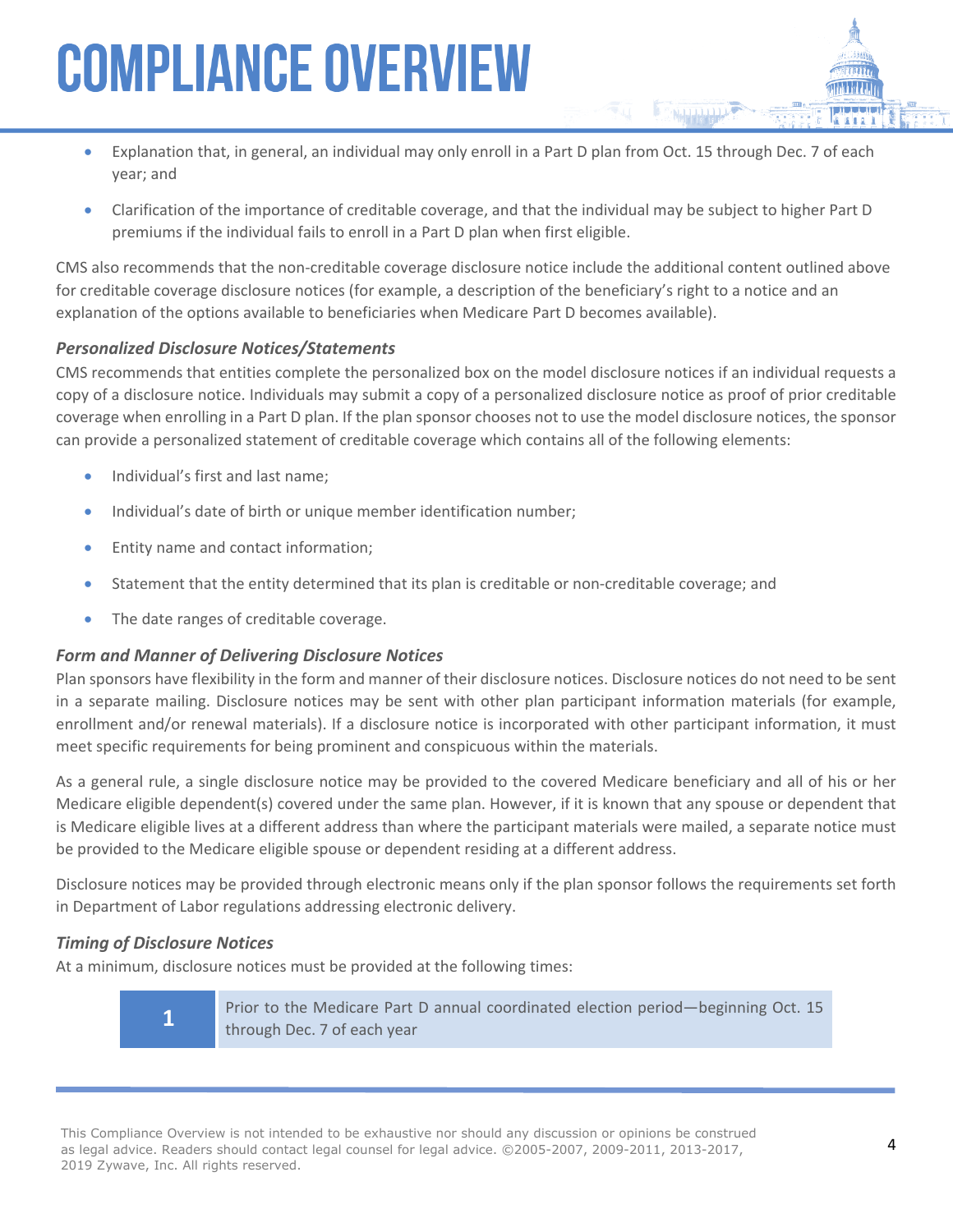| $\overline{2}$ | Prior to an individual's initial enrollment period for Part D                                                   |
|----------------|-----------------------------------------------------------------------------------------------------------------|
| 3              | Prior to the effective date of coverage for any Medicare-eligible individual who joins<br>the plan              |
| 4              | Whenever prescription drug coverage ends or changes so that it is no longer creditable<br>or becomes creditable |
| 5              | Upon a beneficiary's request                                                                                    |

If the creditable coverage disclosure notice is provided to all plan participants annually, before Oct. 15 of each year, items (1) and (2) above will be satisfied. "Prior to," as used above, means the individual must have been provided with the notice within the past 12 months. In addition to providing the notice each year before Oct. 15, plan sponsors should consider including the notice in plan enrollment materials provided to new hires.

#### **Disclosure to CMS**

Plan sponsors are also required to disclose to CMS whether their prescription drug coverage is creditable or noncreditable. The disclosure must be made to CMS on an annual basis, or upon any change that affects whether the coverage is creditable. More specifically, the Medicare Part D disclosure notice must be provided within the following time frames:

- Within 60 days after the beginning date of the plan year for which the entity is providing the disclosure to CMS;
- $\triangledown$  Within 30 days after the termination of a plan's prescription drug coverage; and
- $\triangledown$  Within 30 days after any change in the plan's creditable coverage status.

CMS has released additional guidance for making such disclosures (such as timing, format and model language). Plan sponsors are required to provide the disclosure notice to CMS through completion of the disclosure form on the CMS Creditable Coverage [webpage](http://www.cms.gov/Medicare/Prescription-Drug-Coverage/CreditableCoverage/index.html?redirect=/CreditableCoverage/40_CCDisclosure.asp). This is the sole method for compliance with the CMS disclosure requirement, unless a specific exception applies.

#### **Creditable Coverage**

A group health plan's prescription drug coverage is considered creditable if its actuarial value equals or exceeds the actuarial value of standard Medicare Part D prescription drug coverage. In general, this actuarial determination measures whether the expected amount of paid claims under the group health plan's prescription drug coverage is at least as much as the expected amount of paid claims under the Medicare Part D prescription drug benefit.

The determination of creditable coverage does not require an attestation by a qualified actuary, except when the plan sponsor is electing the retiree drug subsidy for the group health plan. However, employers may want to consult with an actuary to make sure that their determinations are accurate.

For plans that have multiple benefit options (for example, PPO, HDHP and HMO), the creditable coverage test must be applied separately for each benefit option.

There are two permissible methods to determine whether coverage is creditable for purposes of Medicare Part D—a simplified determination method and an actuarial determination method.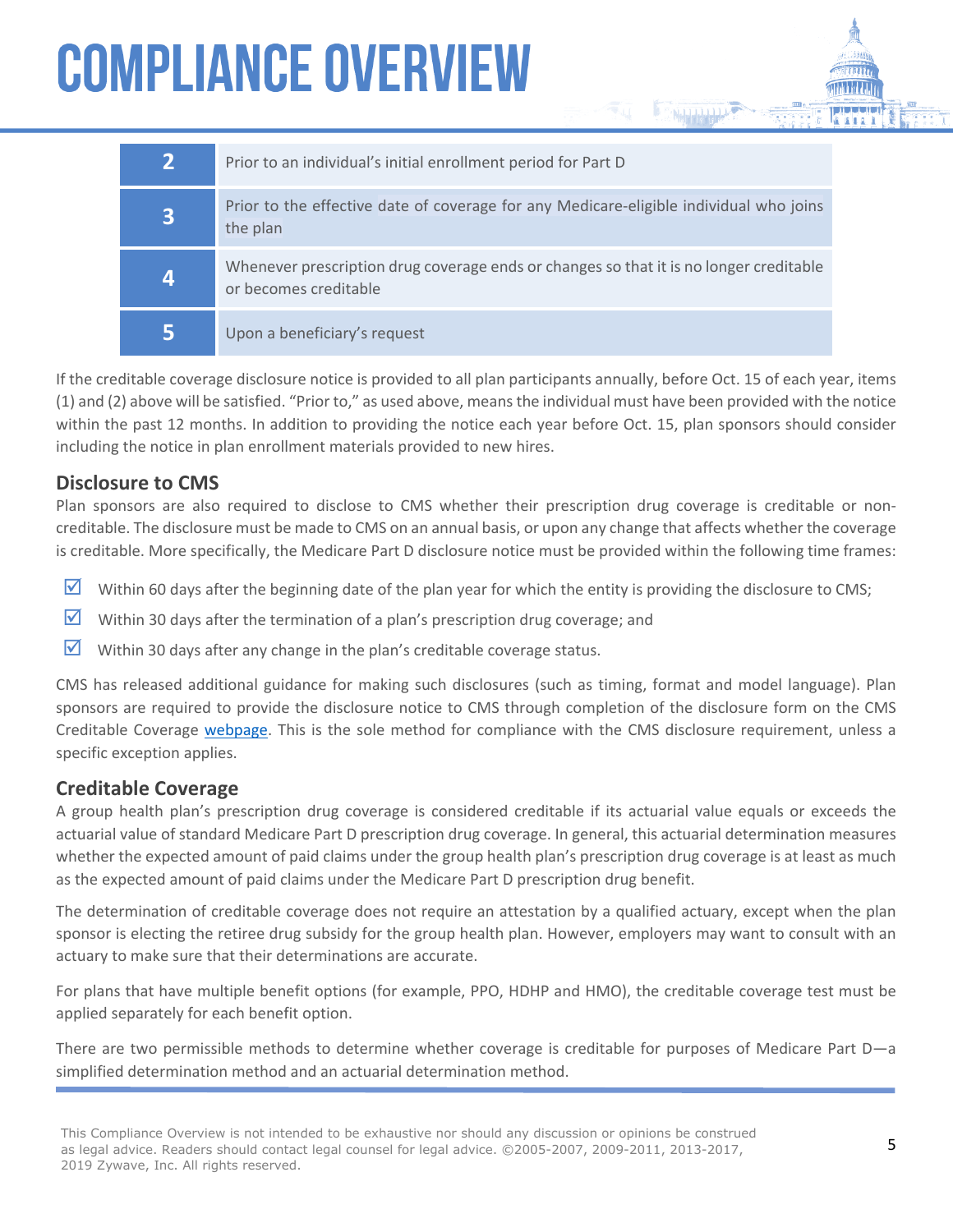#### *Simplified Determination*

If a plan sponsor is not applying for the retiree drug subsidy, the sponsor may be eligible to use a simplified determination that its prescription drug coverage is creditable. The standards for the simplified determination, which are described below, vary based on whether the employer's prescription drug coverage is "integrated" with other types of benefits (such as medical benefits).

A prescription drug plan is deemed to be creditable if it:

- 1. Provides coverage for brand-name and generic prescriptions;
- 2. Provides reasonable access to retail providers;
- 3. Is designed to pay on average **at least 60 percent** of participants' prescription drug expenses; and
- 4. Satisfies at least one of the following**\***:
	- a. The prescription drug coverage has no maximum annual benefit or a maximum annual benefit payable by the plan of at least \$25,000;
	- b. The prescription drug coverage has an actuarial expectation that the amount payable by the plan will be at least \$2,000 annually per Medicare-eligible individual; or
	- c. For entities that have integrated health coverage, the integrated health plan has no more than a \$250 deductible per year, has no annual benefit maximum or a maximum annual benefit payable by the plan of at least \$25,000 and has no less than a \$1 million lifetime combined benefit maximum.

#### **\****The Affordable Care Act (ACA) prohibits health plans from imposing lifetime and annual limits on the dollar value of essential health benefits.*

An integrated plan is a plan where the prescription drug benefit is combined with other coverage offered by the entity (for example, medical, dental or vision) and the plan has all of the following plan provisions:

- A combined plan year deductible for all benefits under the plan;
- A combined annual benefit maximum for all benefits under the plan; and
- A combined lifetime benefit maximum for all benefits under the plan.

A prescription drug plan that meets the above parameters is considered an integrated plan for the purpose of using the simplified method and would have to meet Steps 1, 2, 3 and 4(c) of the simplified method. If it does not meet all of the criteria, then it is not considered to be an integrated plan and would have to meet Steps 1, 2, 3 and either  $4(a)$  or  $4(b)$ .

#### *Actuarial Determination*

If a plan sponsor cannot use the simplified determination method to determine the creditable coverage status of the prescription drug coverage offered to Medicare eligible individuals, then the sponsor must make an actuarial determination annually of whether the expected amount of paid claims under the entity's prescription drug coverage is at least as much as the expected amount of paid claims under the standard Medicare prescription drug benefit. This determination involves the same standard as the first prong of the "gross value" test for the retiree drug subsidy.